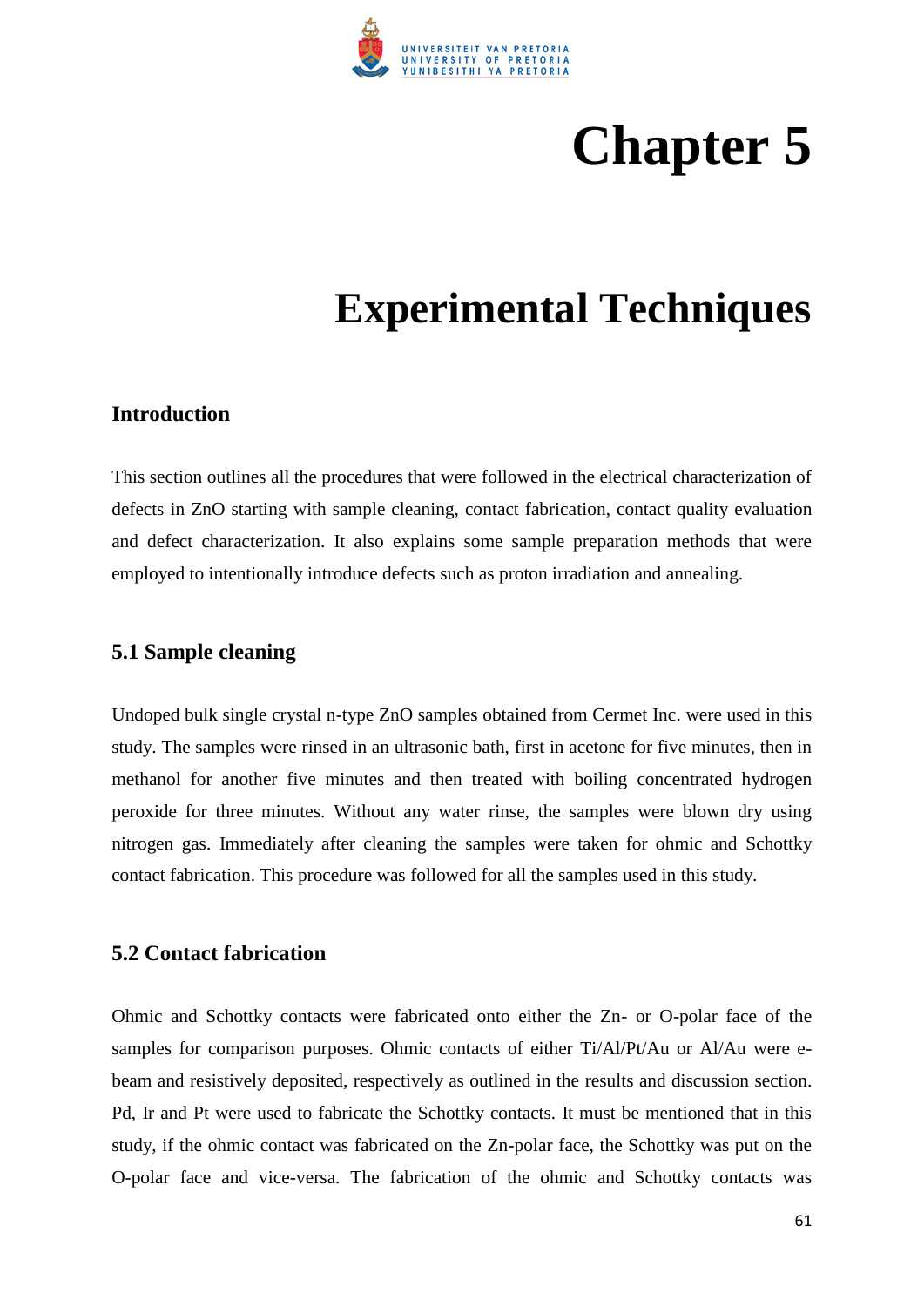

performed in vacuum. Since it was observed that e-beam deposition introduces defects in semiconductors, Schottky contacts for the control sample were fabricated using the resistive evaporation system shown in Figure 5.1.



*Figure 5.1: Schematic diagram of the resistive evaporation system for contact fabrication.* 

This method of metal evaporation uses the thermal resistance of the material to melt and evaporate it. A current is supplied and flows through the crucible containing the metal. This crucible heats up because of the metal resistance until the melting point of the metal is reached where it starts evaporating, depositing onto the sample. The amount of current supplied to the material after the melting point has been reached determines the deposition rate. This evaporation technique is ideal for metals with low melting points,  $\leq 1600^{\circ}$ C.

In studying e-beam induced defects, Schottky contacts were fabricated using the e-beam deposition technique. Figure 5.2 shows a typical e-beam deposition system.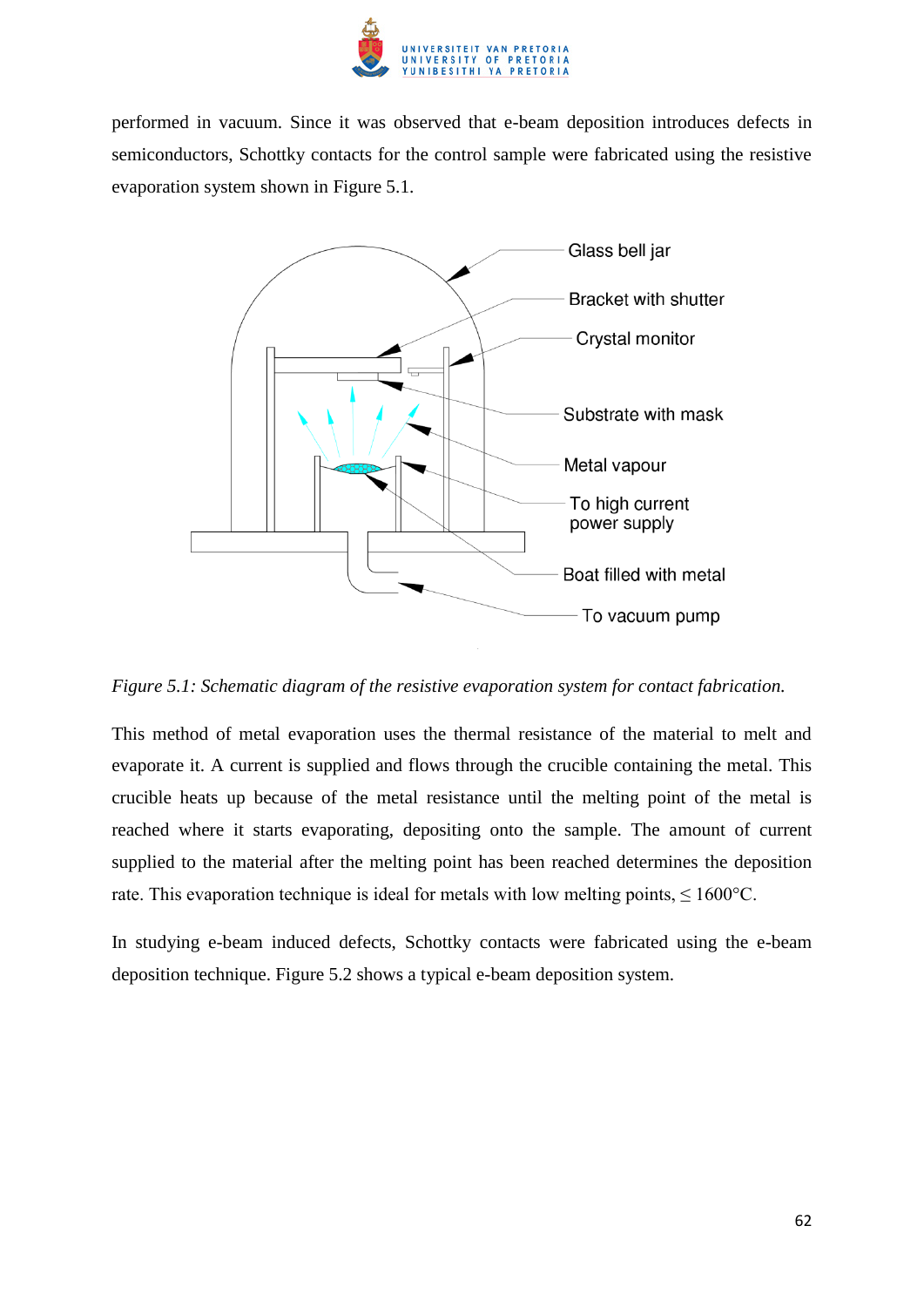



*Figure 5.2: Schematic diagram of the electron-beam* (*e-beam*) *evaporation system for Schottky contact fabrication.* 

A beam of electrons emitted by a hot filament is used to heat and evaporate the metal. Electrons are accelerated by a high voltage and bent by the magnetic field towards the metal. The current supplied to the filament controls the rate at which the metal deposits onto a sample. This technique is ideal for high melting point metals, and can also be used for low melting point metals.

During the fabrication of Schottky contacts with either the resistive or the e-beam system, a mask with circular holes was used to produce circular contacts on the sample surface. Figure 5.3 shows a sample containing the ohmic (back contact) and Schottky (circular dots) contacts.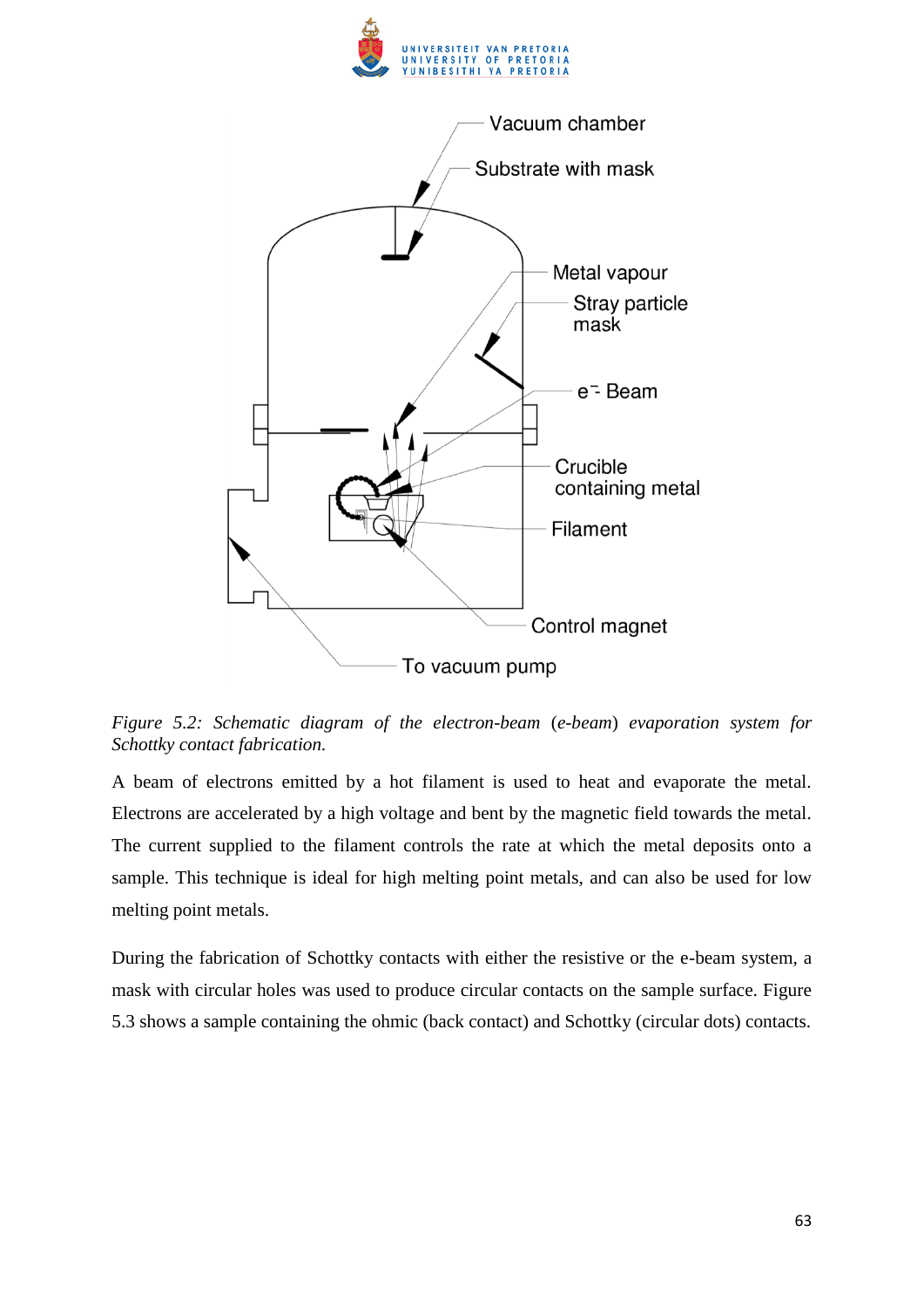

*Figure 5.3: A schematic diagram showing the ohmic and Schottky contacts fabricated on ZnO* 

## **5.3 Current-Voltage and Capacitance-Voltage measurements**

The Current-Voltage (IV) measurement technique is ideal for checking the quality of the Schottky contacts. By measuring the current that flows through the contact under forward and reverse bias conditions, one can deduce whether the contact is a good rectifier or is an ohmic contact. This helps in obtaining the reverse bias conditions which can be applied to a particular contact when one uses capacitance based techniques e.g. DLTS to determine other electronic properties of the contacts such as defects. An analysis of the IV characteristics of a contact can give other contact parameters such as the barrier height, ideality factor and series resistance. These characteristics can help one deduce the dominant current transport mechanisms. In this study, current-voltage measurements were performed in the dark at room temperature conditions. A schematic diagram of the IV and CV station is shown in Figure 5.4. An HP 4140B pA meter/ DC voltage source with a current limit of  $10^{-14}$ A was used to determine the IV characteristics of the contacts.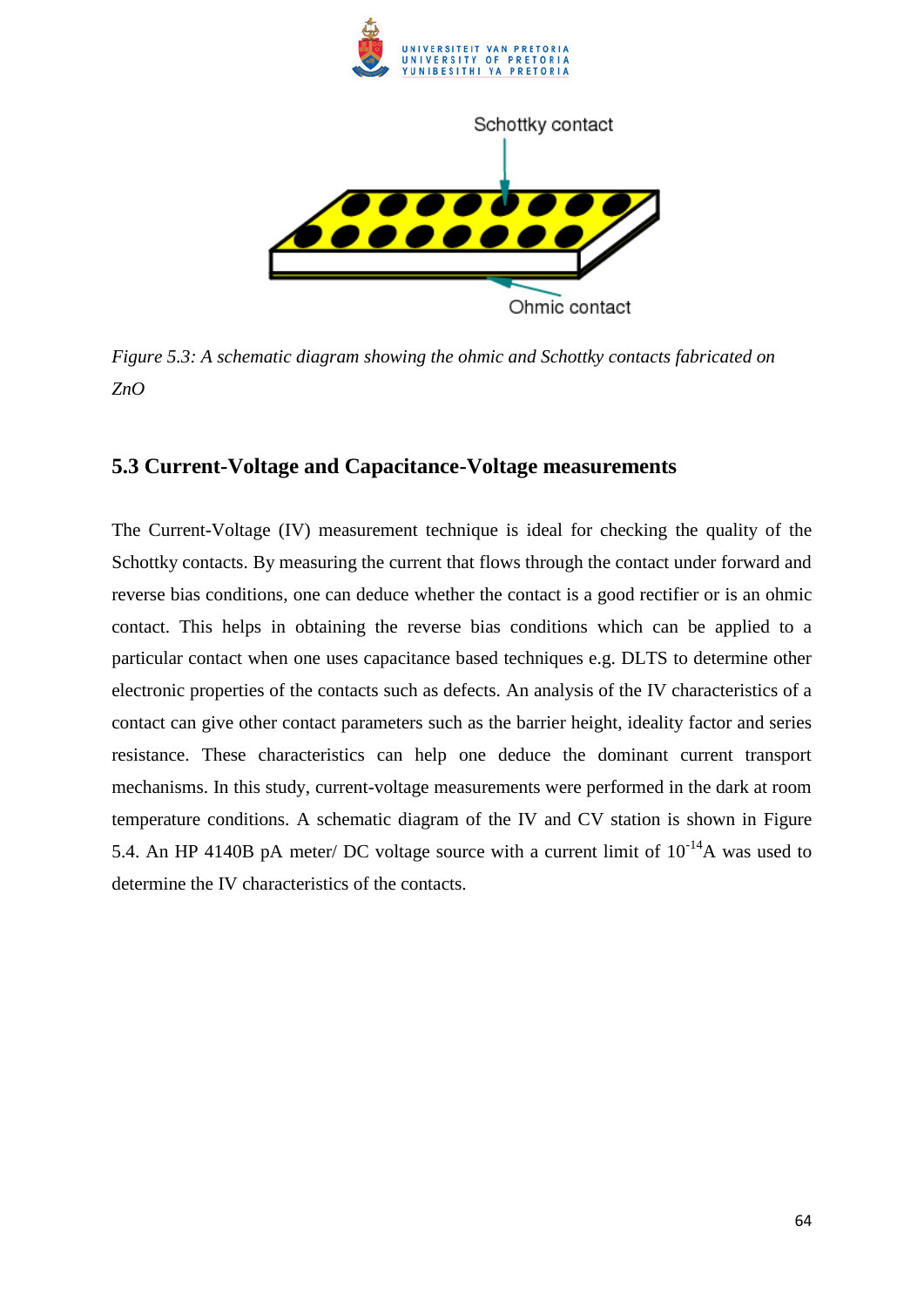



*Figure 5.4: A schematic diagram of the IV and CV station that was used in this study.* 

The Capacitance-Voltage (CV) technique is also used to deduce important parameters of the contact that include the barrier height, the built-in-voltage and free carrier concentration. The use of the CV technique for depth profiling can also yield the net doping concentration of the metal-semiconductor conductor as a function of depth. An HP 4192A LF impedance analyser was used to determine the CV characteristics of the contacts. These measurements were also performed in the dark.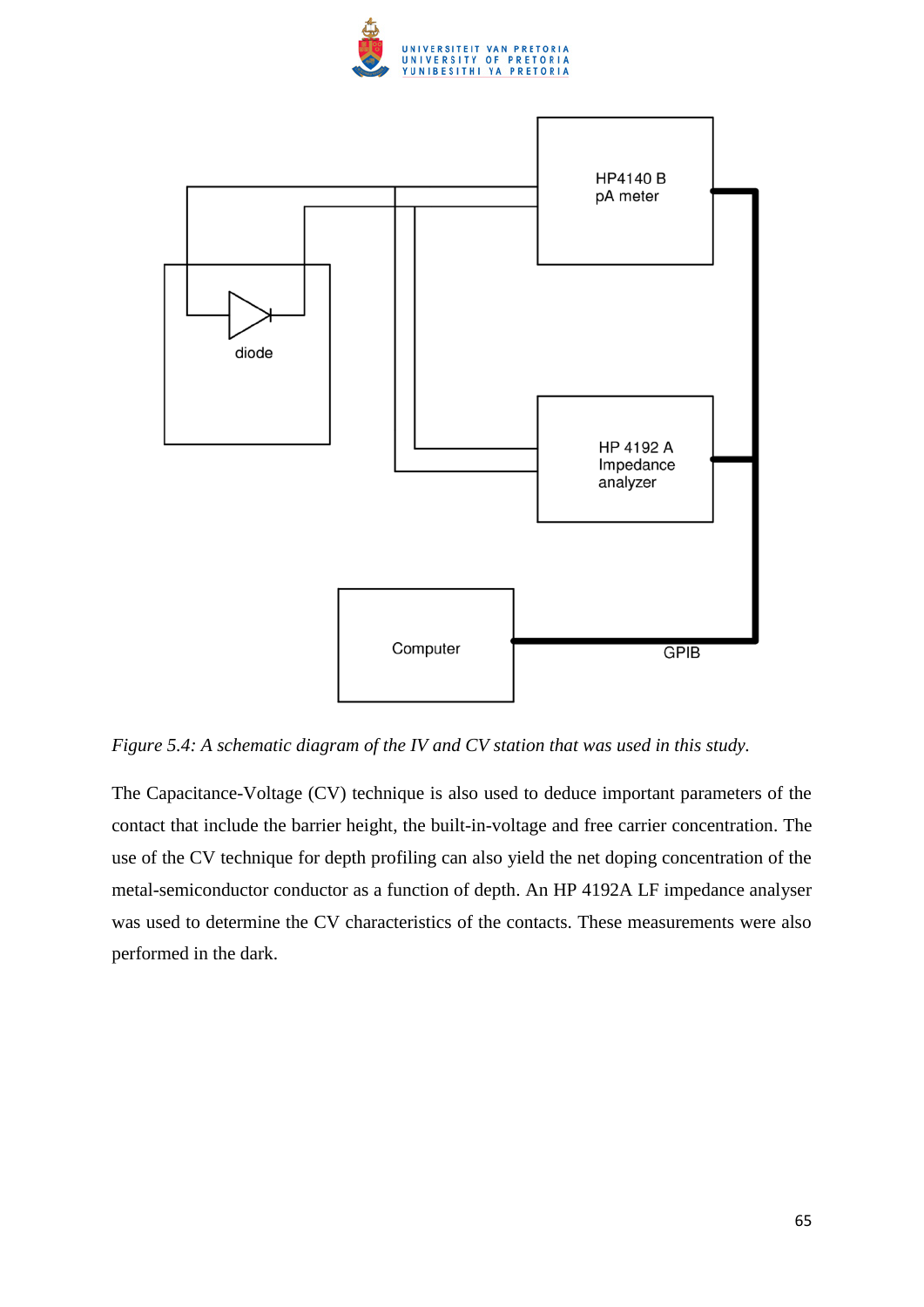

# **5.4 Deep Level Transient Spectroscopy (DLTS) and Laplace-DLTS**

Conventional DLTS and high resolution Laplace DLTS were used to characterize the defects in ZnO. Measurements were performed in the  $30 K - 350 K$  temperature range. Figure 5.5 shows a schematic diagram of the DLTS and Laplace-DLTS system that was used in characterizing defects.



*Figure 5.5: Schematic diagram of the DLTS and Laplace DLTS system. The dotted lines show the necessary connections when an external pulse generator is used.*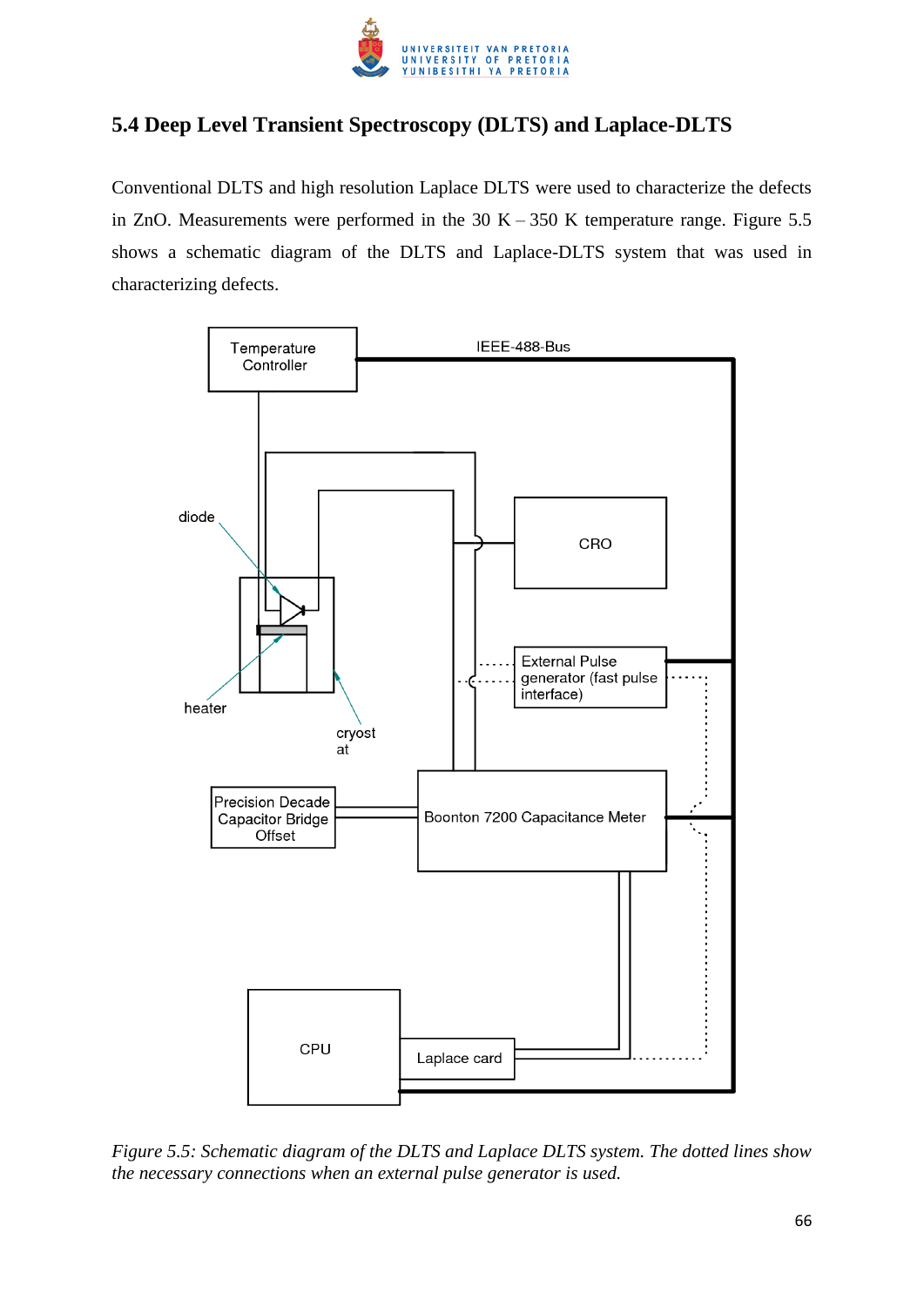

As indicated in Figure 5.5, the sample was mounted in a cryostat. A closed cycle helium cryostat was used in the cooling from high temperatures to low temperatures. A heater located at the tip of the cryostat was used in raising temperature from the low values to high temperature values. The temperature was controlled by a Lakeshore 330 temperature controller. Thermal emission of carriers after excitation by the pulse generator was monitored using the Boonton 7200 capacitance meter with a 100 mV, 1MHz ac voltage signal. A Laplace card [1] with an internal pulse generator was used for generating the desired quiescent reverse bias voltage and pulses. It also contains software that is used for data collection and has a processing system which analyses and averages transients before displaying the spectra for both the conventional and Laplace-DLTS. The Laplace card is also used to record the capacitance-temperature (CT) scans.

Since the Laplace card could not produce well defined signals for short filling pulse widths, an external signal generator (fast pulse interface) was used in measurements that required the use of pulses with shorter filling pulse widths.

Conventional-DLTS and Laplace-DLTS sample excitation parameters are set up using the Laplace program. These include capacitance transient acquisition conditions, measurement initiation, transient acquisition and conversion into a DLTS or Laplace-DLTS spectrum. In the conventional-DLTS mode, the capacitance meter measures the capacitance transients after excitation. These transients are then processed by the Laplace card. Ramping up/down the temperature using a particular rate window, a DLTS spectrum is displayed on a computer. When one is using the Laplace-DLTS mode, the capacitance meter also monitors the capacitance transients after excitation at a fixed temperature. The Laplace card performs transient averaging and implements the inverse Laplace transform to calculate the signal magnitude and emission rates using three different routines; CONTIN, FTIKREG and FLOG [2] before a Laplace spectrum is displayed on the computer.

# **5.5 Sample annealing**

Crystal annealing can at times help reduce defects in semiconductors and in some cases can also introduce them in a case where a certain defect species diffuse along a certain direction within the semiconductor. Annealing of samples was performed in a Lindberg Hevi-duty furnace. Depending on the type of atmosphere/ambient required, the furnace was connected